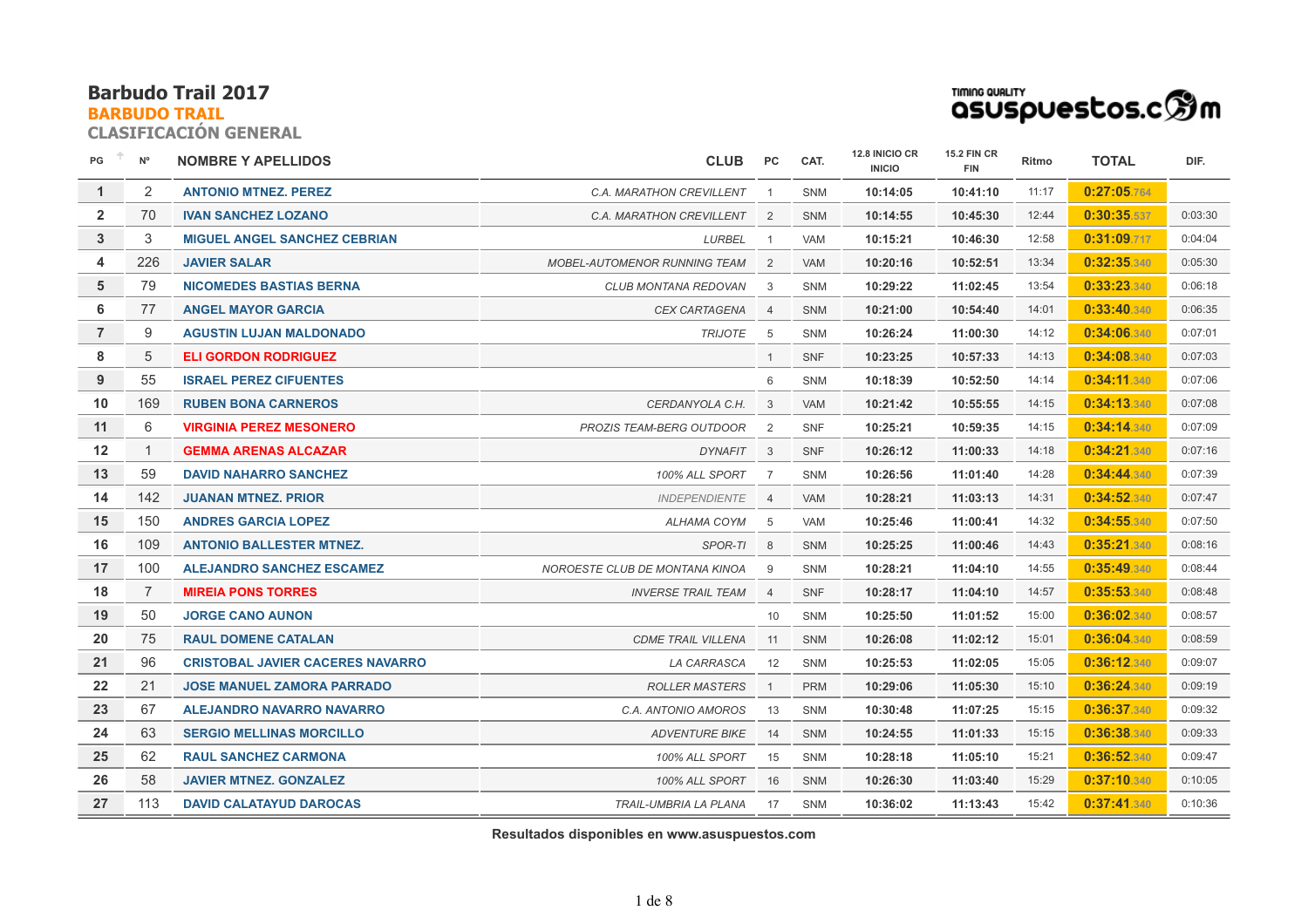## **BARBUDO TRAIL**

**CLASIFICACIÓN GENERAL**

| TIMING QUALITY                 |  |
|--------------------------------|--|
| asuspuestos.c $\mathfrak{B}$ m |  |

| PG | $N^{\circ}$    | <b>NOMBRE Y APELLIDOS</b>            | <b>CLUB</b>                  | PC                      | CAT.       | 12.8 INICIO CR<br><b>INICIO</b> | <b>15.2 FIN CR</b><br><b>FIN</b> | Ritmo | <b>TOTAL</b> | DIF.    |
|----|----------------|--------------------------------------|------------------------------|-------------------------|------------|---------------------------------|----------------------------------|-------|--------------|---------|
| 28 | 112            | <b>MARIO POVEDA POVEDA</b>           | <b>TRAIL VILLENA</b>         | 18                      | <b>SNM</b> | 10:29:08                        | 11:07:20                         | 15:55 | 0:38:12.340  | 0:11:07 |
| 29 | 85             | <b>GUMERSINDO JOSE ESTEVE MTNEZ.</b> | <b>HINNENI TRAIL RUNNING</b> | 19                      | <b>SNM</b> | 10:25:26                        | 11:03:40                         | 15:55 | 0:38:14.340  | 0:11:09 |
| 30 | 76             | <b>DAVID MTNEZ, SANCHEZ</b>          | <b>CEX CARTAGENA</b>         | 20                      | <b>SNM</b> | 10:29:40                        | 11:07:56                         | 15:56 | 0:38:16.340  | 0:11:11 |
| 31 | 71             | <b>ALVARO CAMACHO MINANO</b>         | C.M.E. VALLE DE RICOTE       | 21                      | SNM        | 10:37:06                        | 11:15:40                         | 16:04 | 0:38:34.340  | 0:11:29 |
| 32 | $\overline{4}$ | <b>LOURDES HEREDIA LOPEZ</b>         | LA VENTANICA                 | $\overline{\mathbf{1}}$ | <b>VAF</b> | 10:34:37                        | 11:13:20                         | 16:07 | 0:38:43.340  | 0:11:38 |
| 33 | 195            | <b>DIEGO CANOVAS ZABALA</b>          | <b>LA VENTANICA</b>          | - 6                     | <b>VAM</b> | 10:34:36                        | 11:13:20                         | 16:08 | 0:38:44.340  | 0:11:39 |
| 34 | 158            | <b>SERGIO BERENGUEL DEL VALLE</b>    | AT CERDANYOLA                | $\overline{7}$          | <b>VAM</b> | 10:30:35                        | 11:09:20                         | 16:08 | 0:38:45.340  | 0:11:40 |
| 35 | 191            | <b>MANU GARCIA SANCHEZ</b>           | LA CARRASCA                  | - 8                     | <b>VAM</b> | 10:32:21                        | 11:11:06                         | 16:08 | 0:38:45.340  | 0:11:40 |
| 36 | 135            | <b>MARIO LINARES GIL</b>             |                              | 9                       | <b>VAM</b> | 10:33:39                        | 11:12:30                         | 16:11 | 0:38:51.340  | 0:11:46 |
| 37 | 73             | <b>JOSE ANTONIO MTNEZ, LOZANO</b>    | C.M.E. VALLE DE RICOTE       | 22                      | <b>SNM</b> | 10:32:05                        | 11:10:59                         | 16:12 | 0:38:54.340  | 0:11:49 |
| 38 | 188            | <b>MARCOS PEREZ ABELLAN</b>          | <b>HINNENI TRAIL RUNNING</b> | 10                      | <b>VAM</b> | 10:26:29                        | 11:05:32                         | 16:16 | 0:39:03.340  | 0:11:58 |
| 39 | 186            | <b>MANUEL ESTEVE MTNEZ.</b>          | <b>HINNENI TRAIL RUNNING</b> | 11                      | <b>VAM</b> | 10:31:45                        | 11:11:00                         | 16:21 | 0:39:15.340  | 0:12:10 |
| 40 | 117            | <b>JUAN ANTONIO ORTIGOSA SANCHEZ</b> | <b>WAPAVENTURA</b>           | 23                      | SNM        | 10:37:11                        | 11:16:34                         | 16:24 | 0:39:23.340  | 0:12:18 |
| 41 | 192            | <b>JOSE PEREZ PENAS</b>              | LA CARRASCA                  |                         | <b>VBM</b> | 10:29:00                        | 11:08:25                         | 16:25 | 0:39:25.340  | 0:12:20 |
| 42 | 78             | PEDRO VILLA CAMPUZANO                | CLUB KAMPAMENTO BASE         | 24                      | SNM        | 10:29:13                        | 11:09:05                         | 16:36 | 0:39:52.340  | 0:12:47 |
| 43 | 93             | <b>MIGUEL ASSAL GARCIA</b>           | <b>KAMPAMENTO BASE</b>       | 25                      | <b>SNM</b> | 10:33:58                        | 11:13:50                         | 16:36 | 0:39:52.340  | 0:12:47 |
| 44 | 110            | <b>ANGEL JOSE SANCHEZ HIDALGO</b>    | SPOR-TI                      | 26                      | SNM        | 10:32:06                        | 11:12:01                         | 16:37 | 0:39:55.340  | 0:12:50 |
| 45 | 224            | <b>FRANCISCO JOSE SANCHIS GARCIA</b> | C.E. COR I MUNTANYA PUAOL    | 12                      | <b>VAM</b> | 10:39:10                        | 11:19:10                         | 16:40 | 0:40:00.340  | 0:12:55 |
| 46 | 61             | <b>PABLO OTON COSTA</b>              | 100% ALL SPORT               | 27                      | <b>SNM</b> | 10:31:02                        | 11:11:05                         | 16:41 | 0:40:03.340  | 0:12:58 |
| 47 | 49             | <b>MARIANO ARGUDO RAMIREZ</b>        | SPOR-TI                      | 28                      | SNM        | 10:48:01                        | 11:28:09                         | 16:43 | 0:40:08.340  | 0:13:03 |
| 48 | 193            | <b>JULIAN GINER CORTIJOS</b>         | LA CARRASCA                  | 13                      | <b>VAM</b> | 10:32:32                        | 11:12:52                         | 16:48 | 0:40:20.340  | 0:13:15 |
| 49 | 207            | <b>LUIS TERUEL GARCIA</b>            | S.M. C.A. CASTALLA           | 14                      | <b>VAM</b> | 10:34:45                        | 11:15:15                         | 16:52 | 0:40:30.340  | 0:13:25 |
| 50 | 91             | <b>FRANCISCO RUIZ CUTILLAS</b>       | <b>HINNENI TRAIL RUNNING</b> | 29                      | SNM        | 10:31:09                        | 11:12:00                         | 17:01 | 0:40:51.340  | 0:13:46 |
| 51 | 19             | <b>JUANFRAN MORENO GARCIA</b>        | <b>HINNENI TRAIL RUNNING</b> | 2                       | <b>PRM</b> | 10:31:08                        | 11:12:01                         | 17:02 | 0:40:53.340  | 0:13:48 |
| 52 | 16             | <b>JOSE MARIA HERRERO TOMAS</b>      |                              | 3                       | <b>PRM</b> | 10:31:43                        | 11:12:40                         | 17:03 | 0:40:57.340  | 0:13:52 |
| 53 | 141            | <b>JUAN GONZALEZ MINGUEZ</b>         | <b>INDEPENDIENTE</b>         | 15                      | <b>VAM</b> | 10:40:22                        | 11:21:20                         | 17:04 | 0:40:58.340  | 0:13:53 |
| 54 | 218            | <b>CARMELO LOPEZ RUIZ</b>            | <b>TRIJOTE</b>               | 16                      | <b>VAM</b> | 10:26:26                        | 11:07:32                         | 17:07 | 0:41:06.340  | 0:14:01 |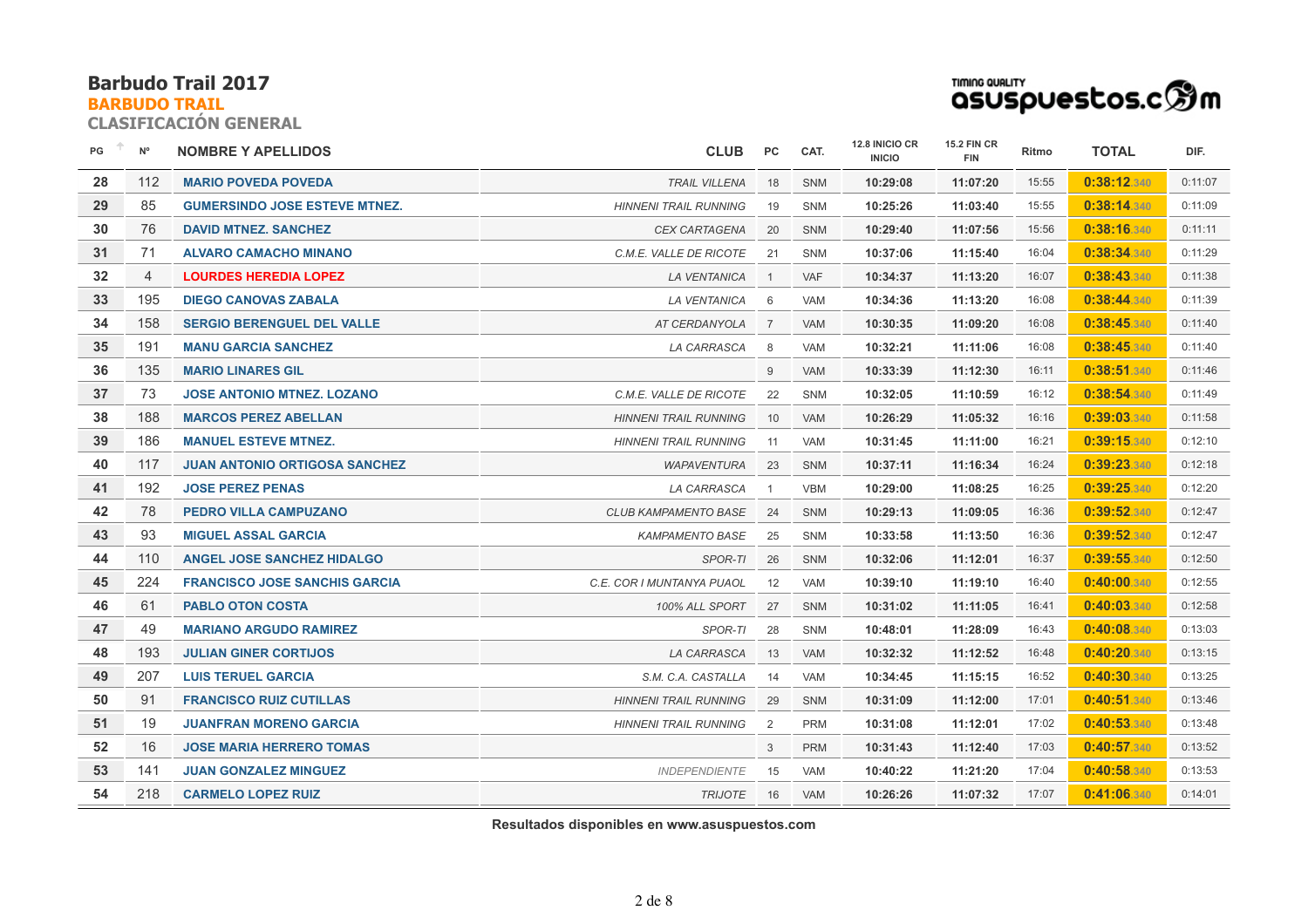## **BARBUDO TRAIL**

**CLASIFICACIÓN GENERAL**

| TIMING QUALITY |                                                         |
|----------------|---------------------------------------------------------|
|                | asuspuestos.c $\mathbin{\widehat{\otimes}}\mathfrak{m}$ |

| PG | $N^{\circ}$ | <b>NOMBRE Y APELLIDOS</b>              | <b>CLUB</b>                  | PC             | CAT.       | 12.8 INICIO CR<br><b>INICIO</b> | <b>15.2 FIN CR</b><br><b>FIN</b> | Ritmo | <b>TOTAL</b> | DIF.    |
|----|-------------|----------------------------------------|------------------------------|----------------|------------|---------------------------------|----------------------------------|-------|--------------|---------|
| 55 | 203         | <b>ANTONIO GONZALEZ SANCHEZ</b>        | NOROESTE CLUB MONTANA KINOA  | 17             | <b>VAM</b> | 10:32:09                        | 11:13:20                         | 17:09 | 0:41:11.340  | 0:14:06 |
| 56 | 47          | <b>JAVIER ALFONSO SALAR</b>            |                              | 30             | <b>SNM</b> | 10:40:30                        | 11:22:00                         | 17:17 | 0:41:30.340  | 0:14:25 |
| 57 | 167         | <b>PACO MILAN MTNEZ.</b>               | C.D.M.E. TRAIL VILLENA       | 18             | <b>VAM</b> | 10:31:54                        | 11:13:30                         | 17:20 | 0:41:36.340  | 0:14:31 |
| 58 | 105         | <b>GERSON CABALLERO SANCHEZ</b>        | <b>ROLLER MASTERS</b>        | 31             | <b>SNM</b> | 10:45:40                        | 11:27:20                         | 17:21 | 0:41:40.340  | 0:14:35 |
| 59 | 187         | <b>GUME MTNEZ. BLEDA</b>               | <b>HINNENI TRAIL RUNNING</b> | 19             | <b>VAM</b> | 10:39:27                        | 11:21:15                         | 17:25 | 0:41:48.340  | 0:14:43 |
| 60 | 111         | <b>CHIMO LOZANO ESCOBAR</b>            | <b>TRAIL RUNNING ONIL</b>    | 32             | <b>SNM</b> | 10:39:37                        | 11:21:35                         | 17:29 | 0:41:58.340  | 0:14:53 |
| 61 | 31          | <b>GEMMA MACIA BLASCO</b>              | C.A. MARATHON CREVILLENT     | - 5            | SNF        | 10:37:25                        | 11:19:24                         | 17:29 | 0:41:59.340  | 0:14:54 |
| 62 | 22          | <b>FRANCISCO JOSE MTNEZ, GARCIA</b>    | CLUB NOVELDER DE MUNTANYISME | $\overline{2}$ | <b>VBM</b> | 10:40:48                        | 11:23:00                         | 17:35 | 0:42:12.340  | 0:15:07 |
| 63 | 40          | <b>LAURA GUILLEN SEGURA</b>            | PORTAZGO TRAIL               | 6              | <b>SNF</b> | 10:37:57                        | 11:20:10                         | 17:35 | 0:42:13.340  | 0:15:08 |
| 64 | 168         | PEDRO FNDEZ, VAZQUEZ                   | <b>CDME TRAIL VILLENA</b>    | 20             | VAM        | 10:37:26                        | 11:19:40                         | 17:35 | 0:42:14.340  | 0:15:09 |
| 65 | 42          | <b>ISABEL MTNEZ. FNDEZ.</b>            | <b>ROLLER MASTERS</b>        | 7              | <b>SNF</b> | 10:45:37                        | 11:28:05                         | 17:41 | 0:42:28.340  | 0:15:23 |
| 66 | 223         | <b>JOSE MIGUEL MORENO SANCHEZ</b>      | <b>CLUB MURCIA CHALLENGE</b> | 21             | <b>VAM</b> | 10:26:12                        | 11:09:02                         | 17:50 | 0:42:50.340  | 0:15:45 |
| 67 | 200         | <b>ANTONIO ROCAMORA RIQUELME</b>       | <b>WAPAVENTURA</b>           | 33             | SNM        | 10:38:15                        | 11:21:14                         | 17:54 | 0:42:59.340  | 0:15:54 |
| 68 | 155         | <b>JUAN PEDRO RUBIO GARCIA</b>         | ALHAMA COYM                  | 22             | <b>VAM</b> | 10:37:59                        | 11:21:00                         | 17:55 | 0:43:01.340  | 0:15:56 |
| 69 | 227         | <b>RAFAEL POZUELO RUFETE</b>           | <b>CLUB MONTANA REDOVAN</b>  | 23             | VAM        | 10:38:22                        | 11:21:25                         | 17:56 | 0:43:03.340  | 0:15:58 |
| 70 | 125         | <b>ESTER SANCHEZ PEREZ</b>             | C.A. MANDARACHE CARTAGENA    | 2              | <b>VAF</b> | 10:41:12                        | 11:24:25                         | 18:00 | 0:43:13.340  | 0:16:08 |
| 71 | 219         | <b>MARIA DEL CARMEN GONZALEZ LUJAN</b> | <b>GOBIK TRAIL</b>           | 3              | VAF        | 10:44:28                        | 11:27:45                         | 18:02 | 0:43:17.340  | 0:16:12 |
| 72 | 165         | <b>ANTONIO RUESCAS ESPINOSA</b>        | C.D.M.E TRAIL VILLENA        | 24             | <b>VAM</b> | 10:37:25                        | 11:21:06                         | 18:12 | 0:43:41.340  | 0:16:36 |
| 73 | 18          | <b>JOSE GABRIEL ALBALADEJO SANCHEZ</b> | <b>ASM MURCIA</b>            | $\overline{4}$ | <b>PRM</b> | 10:40:32                        | 11:24:39                         | 18:22 | 0:44:07.340  | 0:17:02 |
| 74 | 190         | <b>JAVIER GARCIA DE ALCARAZ MECA</b>   | LA CARRASCA                  | 25             | <b>VAM</b> | 10:42:05                        | 11:26:23                         | 18:27 | 0:44:18.340  | 0:17:13 |
| 75 | 144         | <b>PEDRO MIGUEL SAEZ SAMPER</b>        | 30740 C.D.                   | 26             | <b>VAM</b> | 10:40:17                        | 11:24:55                         | 18:35 | 0:44:38.340  | 0:17:33 |
| 76 | 107         | <b>ENRIQUE MORALES LORENZO</b>         | <b>ROLLER MASTERS</b>        | 34             | <b>SNM</b> | 10:43:08                        | 11:28:00                         | 18:41 | 0:44:52.340  | 0:17:47 |
| 77 | 131         | <b>JOSE MTNEZ, CANOVAS</b>             | G.S. VENTA LA RATA           | 3              | <b>VBM</b> | 10:43:01                        | 11:27:59                         | 18:44 | 0:44:58.340  | 0:17:53 |
| 78 | 166         | <b>JOSE ANTONIO AZORIN MOLINA</b>      | C.D.M.E. TRAIL VILLENA       | 27             | <b>VAM</b> | 10:40:05                        | 11:25:10                         | 18:47 | 0:45:05.340  | 0:18:00 |
| 79 | 45          | <b>MARTA SANCHEZ GONZALEZ</b>          | <b>WAPAVENTURA</b>           | 8              | <b>SNF</b> | 10:48:08                        | 11:33:20                         | 18:50 | 0:45:12.340  | 0:18:07 |
| 80 | 94          | <b>JOSE DAVID SANCHEZ MTNEZ.</b>       | <b>KAMPAMENTO BASE</b>       | 35             | <b>SNM</b> | 10:39:43                        | 11:25:00                         | 18:52 | 0:45:17.340  | 0:18:12 |
| 81 | 81          | <b>ADOLFO OSUNA LOPEZ</b>              | <b>CLUB TRAIL ALBACETE</b>   | 36             | <b>SNM</b> | 10:41:42                        | 11:27:00                         | 18:52 | 0:45:18.340  | 0:18:13 |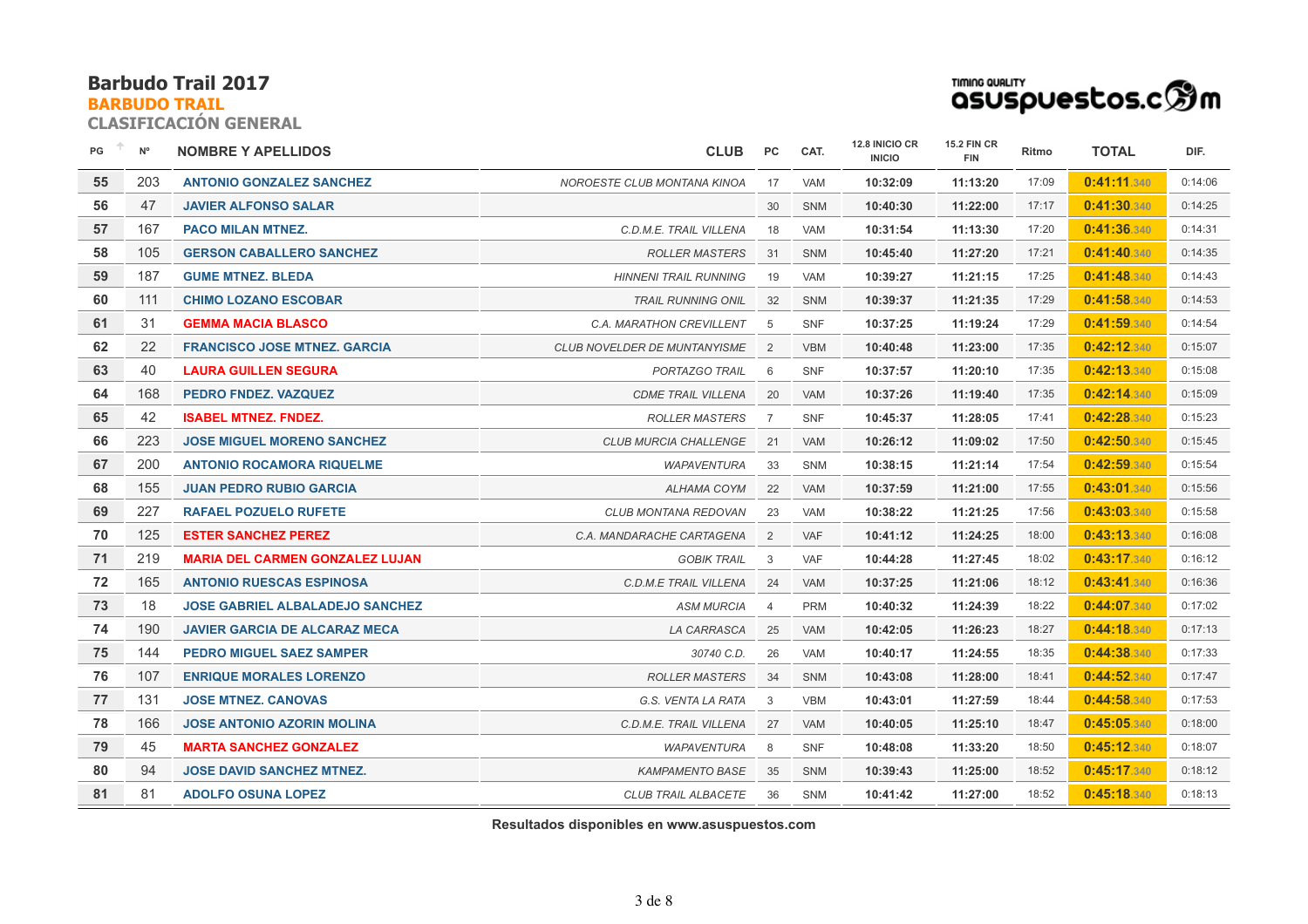## **BARBUDO TRAIL**

**CLASIFICACIÓN GENERAL**

| TIMING QUALITY                 |  |
|--------------------------------|--|
| asuspuestos.c $\mathfrak{B}$ m |  |

| PG  | $\mathsf{N}^\mathsf{o}$ | <b>NOMBRE Y APELLIDOS</b>              | <b>CLUB</b>                         | <b>PC</b>      | CAT.       | 12.8 INICIO CR<br><b>INICIO</b> | <b>15.2 FIN CR</b><br><b>FIN</b> | Ritmo | <b>TOTAL</b> | DIF.    |
|-----|-------------------------|----------------------------------------|-------------------------------------|----------------|------------|---------------------------------|----------------------------------|-------|--------------|---------|
| 82  | 23                      | <b>FATIMA ORTEGA CANO</b>              |                                     | 9              | <b>SNF</b> | 10:47:42                        | 11:33:34                         | 19:06 | 0:45:52.340  | 0:18:47 |
| 83  | 114                     | <b>SIMON NAVARRO GARCIA</b>            | <b>ALHAMA COYM</b>                  | $\overline{4}$ | <b>VBM</b> | 10:47:42                        | 11:33:36                         | 19:07 | 0:45:54.340  | 0:18:49 |
| 84  | 178                     | <b>JUANJO CARCEL MANZANO</b>           | <b>COSTERA SUR TRAIL PAN MORENO</b> | 28             | <b>VAM</b> | 10:46:37                        | 11:33:04                         | 19:21 | 0:46:27.340  | 0:19:22 |
| 85  | 221                     | <b>ROBERTO PASCUAL GUTIERREZ</b>       | A TO TRAPO                          | 29             | <b>VAM</b> | 10:48:46                        | 11:36:00                         | 19:40 | 0:47:14.340  | 0:20:09 |
| 86  | 90                      | <b>DIEGO MEDINA GIL</b>                | <b>HINNENI TRAIL RUNNING</b>        | 37             | <b>SNM</b> | 10:39:04                        | 11:27:00                         | 19:58 | 0:47:56.340  | 0:20:51 |
| 87  | 52                      | <b>ANDRES GARCIA ARROJO</b>            |                                     | 38             | SNM        | 10:41:05                        | 11:29:01                         | 19:58 | 0:47:56.340  | 0:20:51 |
| 88  | 72                      | <b>DANIEL LOPEZ LOPEZ</b>              | C.M.E. VALLE DE RICOTE              | 39             | <b>SNM</b> | 10:45:09                        | 11:33:10                         | 20:00 | 0:48:01.340  | 0:20:56 |
| 89  | 30                      | <b>NATALIA GURCHENKOVA</b>             | C.A. MARATHON CREVILLENT            | 10             | SNF        | 10:45:13                        | 11:33:20                         | 20:02 | 0:48:07.340  | 0:21:02 |
| 90  | 69                      | <b>MATIAS GOMEZ SANCHEZ</b>            | NOROESTE CLUB DE MONTANA KINOA      | 5              | <b>VBM</b> | 10:45:50                        | 11:34:01                         | 20:04 | 0:48:11.340  | 0:21:06 |
| 91  | 130                     | <b>RAQUEL TUDELA MTNEZ.</b>            | G.S. VENTA LA RATA                  | $\overline{4}$ | VAF        | 10:57:48                        | 11:46:02                         | 20:05 | 0:48:14.340  | 0:21:09 |
| 92  | 74                      | <b>JOSE LUIS GILABERT AGULLO</b>       | <b>CARTAGENA TRAIL</b>              | 40             | <b>SNM</b> | 10:45:35                        | 11:34:00                         | 20:10 | 0:48:25.340  | 0:21:20 |
| 93  | 35                      | <b>LUCIA GARCIA HEREDIA</b>            | G.S. VENTA LA RATA                  | 11             | <b>SNF</b> | 10:57:56                        | 11:46:36                         | 20:16 | 0:48:40.340  | 0:21:35 |
| 94  | 115                     | <b>ROBERTO BALSALOBRE LORENTE</b>      | <b>VIRUS TRAIL RUNNING</b>          | 41             | <b>SNM</b> | 10:51:31                        | 11:41:01                         | 20:37 | 0:49:30.340  | 0:22:25 |
| 95  | 214                     | <b>HILARIO ALEDO MTNEZ.</b>            | ALHAMA COYM                         | 6              | <b>VBM</b> | 10:48:04                        | 11:38:00                         | 20:48 | 0:49:56.340  | 0:22:51 |
| 96  | 210                     | <b>RAUL GUTIERREZ PRADAS</b>           | <b>UNION EXCURSIONISTA ELCHE</b>    | 30             | <b>VAM</b> | 10:52:49                        | 11:43:07                         | 20:57 | 0:50:18.340  | 0:23:13 |
| 97  | 160                     | <b>FCO JAVIER JIMENEZ VENZALA</b>      | <b>BARTOLO TRAIL</b>                | 31             | <b>VAM</b> | 10:54:13                        | 11:44:52                         | 21:06 | 0:50:39.340  | 0:23:34 |
| 98  | 116                     | <b>OLIVER PEREZ LOPEZ</b>              | <b>VIRUS TRAIL RUNNING</b>          | 42             | <b>SNM</b> | 10:59:51                        | 11:50:31                         | 21:06 | 0:50:40.340  | 0:23:35 |
| 99  | 157                     | <b>LORENZO SORIANO BELCHI</b>          | ALHAMA COYM                         | 32             | <b>VAM</b> | 10:53:55                        | 11:44:36                         | 21:07 | 0:50:41.340  | 0:23:36 |
| 100 | 216                     | <b>DIEGO FRANCISCO MTNEZ, SANCHEZ</b>  | <b>ALHAMA COYM</b>                  | $\overline{7}$ | <b>VBM</b> | 10:53:53                        | 11:44:41                         | 21:10 | 0:50:48.340  | 0:23:43 |
| 101 | 162                     | <b>ANTONIO JOSE LORCA GONZALEZ</b>     | C.D. LA VENTANICA                   | 33             | <b>VAM</b> | 10:55:17                        | 11:46:28                         | 21:19 | 0:51:11.340  | 0:24:06 |
| 102 | 153                     | <b>ANTONIO PICON MIRAVETE</b>          | <b>ALHAMA COYM</b>                  | 34             | <b>VAM</b> | 10:50:39                        | 11:41:54                         | 21:21 | 0:51:15.340  | 0:24:10 |
| 103 | 183                     | <b>JOSE ANTONIO ABELLAM MTNEZ.</b>     | <b>HINNENI TRAIL RUNNING</b>        | 35             | <b>VAM</b> | 10:56:51                        | 11:48:08                         | 21:22 | 0:51:17.340  | 0:24:12 |
| 104 | 119                     | <b>MARIA DEL MAR ABELLAN CARRASCO</b>  | <b>ALHAMA COYM</b>                  | 5              | <b>VAF</b> | 10:50:40                        | 11:42:01                         | 21:23 | 0:51:21.340  | 0:24:16 |
| 105 | 98                      | <b>JOSE AGUSTIN ALCARAZ REINALDOS</b>  | <b>MONOLITOS TRAIL TEAM</b>         | 43             | SNM        | 10:50:56                        | 11:42:22                         | 21:25 | 0:51:26.340  | 0:24:21 |
| 106 | 56                      | <b>CARLOS SORIANO MTNEZ.</b>           |                                     | 44             | <b>SNM</b> | 10:43:32                        | 11:35:05                         | 21:28 | 0:51:33.340  | 0:24:28 |
| 107 | 34                      | <b>JOSE ENRIQUE BENEDITO RODRIGUEZ</b> | <b>VIRUS TRAIL RUNNING</b>          | 8              | <b>VBM</b> | 10:50:02                        | 11:41:47                         | 21:33 | 0:51:45.340  | 0:24:40 |
| 108 | 39                      | <b>VIRGINIA CAPARROS RIOS</b>          | <b>KAMPAMENTO BASE</b>              | 12             | <b>SNF</b> | 10:56:03                        | 11:47:48                         | 21:33 | 0:51:45.340  | 0:24:40 |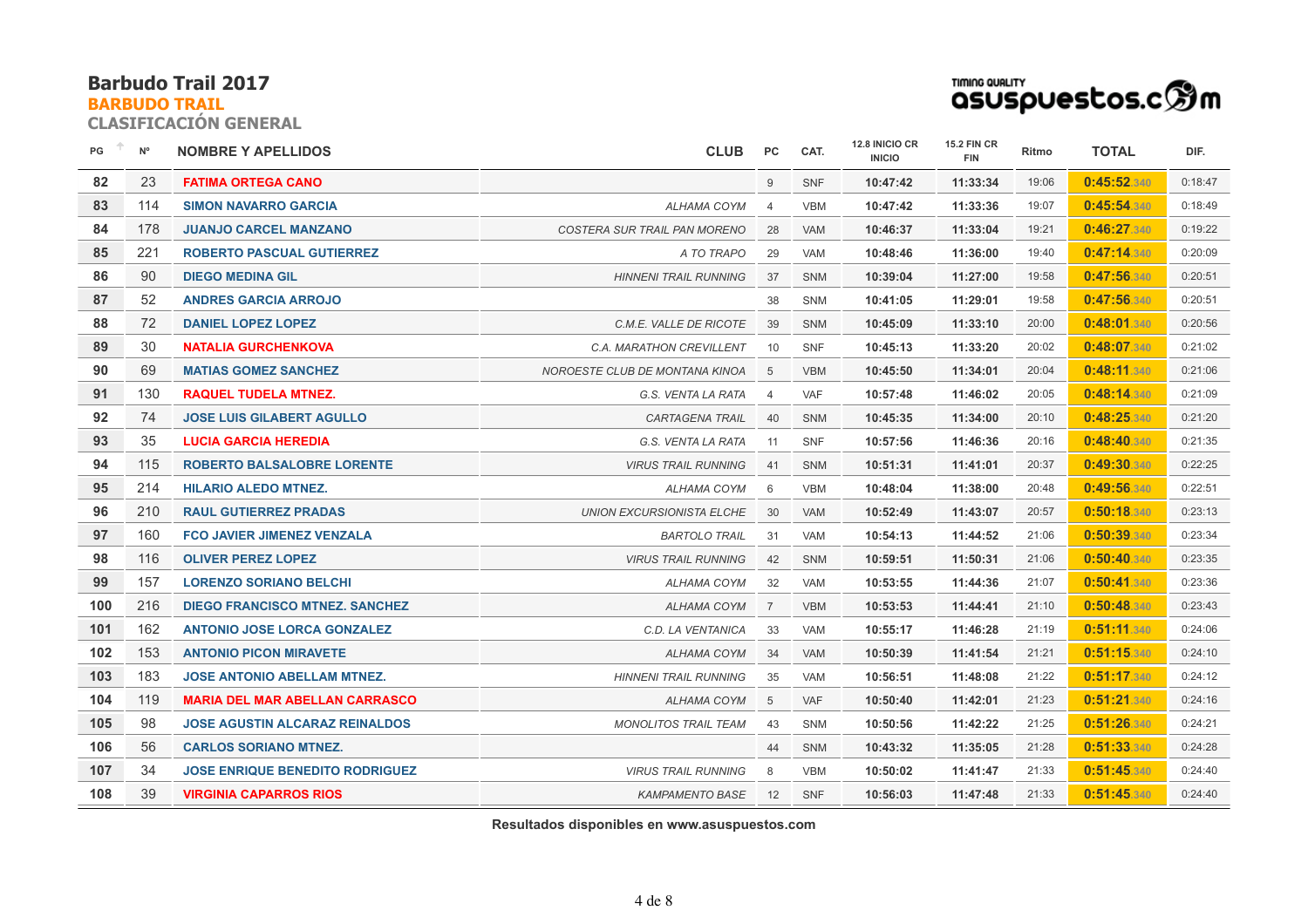#### **BARBUDO TRAIL**

**CLASIFICACIÓN GENERAL**

| TIMING QUALITY |                                                         |
|----------------|---------------------------------------------------------|
|                | asuspuestos.c $\mathbin{\widehat{\otimes}}\mathfrak{m}$ |

| PG  | $N^{\circ}$ | <b>NOMBRE Y APELLIDOS</b>              | <b>CLUB</b>                    | <b>PC</b> | CAT.       | 12.8 INICIO CR<br><b>INICIO</b> | <b>15.2 FIN CR</b><br><b>FIN</b> | Ritmo | <b>TOTAL</b> | DIF.    |
|-----|-------------|----------------------------------------|--------------------------------|-----------|------------|---------------------------------|----------------------------------|-------|--------------|---------|
| 109 | 17          | <b>JAVIER MELGAREJO GARCIA</b>         | ALHAMA COYM                    | 5         | <b>PRM</b> | 10:48:55                        | 11:40:59                         | 21:41 | 0:52:04.340  | 0:24:59 |
| 110 | 36          | <b>MERCEDES GUARDIOLA PEREZ</b>        | <b>HINNENI TRAIL RUNNING</b>   | 13        | <b>SNF</b> | 10:48:51                        | 11:41:02                         | 21:44 | 0:52:11.340  | 0:25:06 |
| 111 | 37          | <b>LIBERTAD PEREZ MTNEZ.</b>           | <b>HINNENI TRAIL RUNNING</b>   | 14        | <b>SNF</b> | 10:48:50                        | 11:41:27                         | 21:55 | 0:52:37.340  | 0:25:32 |
| 112 | 54          | <b>JESUS MIGUEL MONTOYA LOZANO</b>     |                                | 45        | <b>SNM</b> | 10:48:47                        | 11:41:29                         | 21:57 | 0:52:42.340  | 0:25:37 |
| 113 | 83          | <b>OSCAR HNDEZ, CARRILLO</b>           | <b>GRUPO HINNENI</b>           | 46        | <b>SNM</b> | 10:48:52                        | 11:41:47                         | 22:02 | 0:52:55.340  | 0:25:50 |
| 114 | 32          | <b>REBECA MENOR HNDEZ.</b>             | <b>CDME TRAIL VILLENA</b>      | 15        | <b>SNF</b> | 10:48:04                        | 11:41:01                         | 22:03 | 0:52:57.340  | 0:25:52 |
| 115 | 44          | <b>LUCIA MTNEZ, SORIANO</b>            | <b>TRAIL VILLENA</b>           | 16        | <b>SNF</b> | 10:48:02                        | 11:41:00                         | 22:04 | 0:52:58.340  | 0:25:53 |
| 116 | 99          | <b>VICTOR FNDEZ, MUNOZ</b>             | NOROESTE CLUB DE MONTANA KINOA | 47        | <b>SNM</b> | 10:54:05                        | 11:47:06                         | 22:05 | 0:53:01.340  | 0:25:56 |
| 117 | 159         | PEDRO JOSE JIMENEZ MTNEZ.              | ATLETIC CLUB D.O.JUMILLA       | 36        | <b>VAM</b> | 10:45:54                        | 11:39:00                         | 22:07 | 0:53:06.340  | 0:26:01 |
| 118 | 147         | <b>ANTONIO JOSE NICOLAS</b>            | <b>ACHOQUEBUENO</b>            | 37        | <b>VAM</b> | 10:58:20                        | 11:51:26                         | 22:07 | 0:53:06.340  | 0:26:01 |
| 119 | 201         | <b>JOSE MANUEL NAVARRO JUAN</b>        | <b>MURSAH SHISHA TRAIL</b>     | 38        | <b>VAM</b> | 10:48:03                        | 11:41:10                         | 22:07 | 0:53:07.340  | 0:26:02 |
| 120 | 174         | <b>SALVADOR ORS MTNEZ.</b>             | <b>CLUB MONTANERO MURCIA</b>   | 39        | <b>VAM</b> | 10:51:28                        | 11:44:44                         | 22:11 | 0:53:16.340  | 0:26:11 |
| 121 | 43          | <b>CARMEN FREIXINOS MTNEZ.</b>         | SPOR-TI                        | 17        | <b>SNF</b> | 10:48:08                        | 11:41:30                         | 22:14 | 0:53:22.340  | 0:26:17 |
| 122 | 217         | <b>JUAN RAFAEL MAYOL EGEA</b>          | ALHAMA COYM                    | 9         | <b>VBM</b> | 10:47:58                        | 11:41:30                         | 22:18 | 0:53:32.340  | 0:26:27 |
| 123 | 146         | <b>JOAQUIN AMAT PINAR</b>              | <b>ACHOQUEBUENO</b>            | 40        | <b>VAM</b> | 10:58:24                        | 11:51:56                         | 22:18 | 0:53:32.340  | 0:26:27 |
| 124 | 89          | <b>JOSE ANTONIO LENCINA MATEO</b>      | <b>HINNENI TRAIL RUNNING</b>   | 48        | <b>SNM</b> | 10:47:52                        | 11:42:00                         | 22:33 | 0:54:08.340  | 0:27:03 |
| 125 | 20          | <b>JULIO CUENCA LOPEZ</b>              | <b>BARTOLO TRAIL</b>           | 10        | <b>VBM</b> | 10:47:49                        | 11:41:59                         | 22:34 | 0:54:10.340  | 0:27:05 |
| 126 | 213         | <b>CARLOS V BERNABEU PARRENO</b>       | <b>INDEPENDIENTE</b>           | 11        | <b>VBM</b> | 10:47:17                        | 11:41:37                         | 22:38 | 0:54:20.340  | 0:27:15 |
| 127 | 127         | <b>ANTONIA MACIA BLASCO</b>            | CLUB KM@KM                     | 6         | VAF        | 11:03:28                        | 11:57:53                         | 22:40 | 0:54:25.340  | 0:27:20 |
| 128 | 57          | <b>MANUEL ANTONIO GIMENEZ DE BEJAR</b> | <b>INDEPENDIENTE</b>           | 49        | <b>SNM</b> | 10:54:07                        | 11:48:35                         | 22:41 | 0:54:28.340  | 0:27:23 |
| 129 | 104         | <b>JOSE LUIS SEMPERE</b>               | <b>RED DEPORTIVA YECLA</b>     | 50        | <b>SNM</b> | 10:55:57                        | 11:50:26                         | 22:42 | 0:54:29.340  | 0:27:24 |
| 130 | 198         | <b>ANTONIO FNDEZ, VALERA</b>           | NOROESTE CLUB DE MONTANA KINOA | 12        | <b>VBM</b> | 10:47:11                        | 11:41:45                         | 22:44 | 0:54:34.340  | 0:27:29 |
| 131 | 95          | <b>ALFONSO ARNEDO DEL VALLE</b>        | <b>KB MURCIA</b>               | 51        | <b>SNM</b> | 10:55:51                        | 11:50:29                         | 22:45 | 0:54:38.340  | 0:27:33 |
| 132 | 161         | <b>GUSTAVO PEREZ SANCHEZ</b>           | C.A.T. HORADADA                | 41        | <b>VAM</b> | 11:09:03                        | 12:04:04                         | 22:55 | 0:55:01.340  | 0:27:56 |
| 133 | 175         | <b>RAFAEL RUIZ SANCHEZ</b>             | <b>CLUB SENDERISTA TOTANA</b>  | 42        | <b>VAM</b> | 11:07:17                        | 12:02:58                         | 23:12 | 0:55:41.340  | 0:28:36 |
| 134 | 156         | <b>LORENZO SOLER MTNEZ.</b>            | ALHAMA COYM                    | 43        | <b>VAM</b> | 10:47:14                        | 11:42:57                         | 23:12 | 0:55:43.340  | 0:28:38 |
| 135 | 66          | <b>JONATAN MAIRELES VILLEGAS</b>       | ALHAMA COYM                    | 52        | <b>SNM</b> | 10:47:14                        | 11:42:59                         | 23:13 | 0:55:45.340  | 0:28:40 |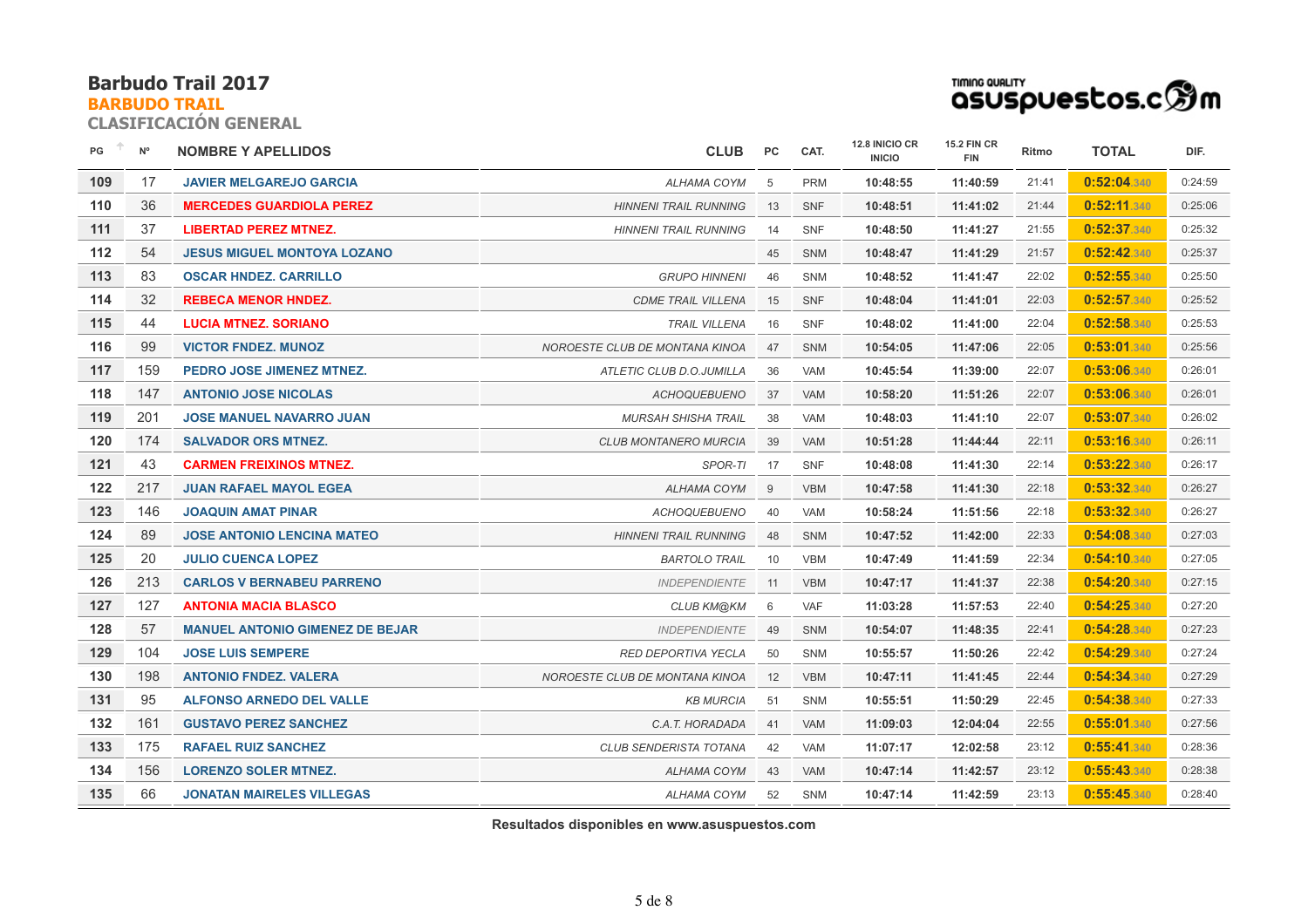#### **BARBUDO TRAIL**

**CLASIFICACIÓN GENERAL**

| TIMING QUALITY                 |  |
|--------------------------------|--|
| asuspuestos.c $\mathfrak{B}$ m |  |

| PG  | $N^{\circ}$ | <b>NOMBRE Y APELLIDOS</b>              | <b>CLUB</b>                       | PC.            | CAT.       | 12.8 INICIO CR<br><b>INICIO</b> | <b>15.2 FIN CR</b><br><b>FIN</b> | Ritmo | <b>TOTAL</b> | DIF.    |
|-----|-------------|----------------------------------------|-----------------------------------|----------------|------------|---------------------------------|----------------------------------|-------|--------------|---------|
| 136 | 118         | <b>MARIANO CANDELA MTNEZ.</b>          | <b>LA VARA TRAIL</b>              | 6              | <b>PRM</b> | 10:45:13                        | 11:41:20                         | 23:22 | 0:56:07.340  | 0:29:02 |
| 137 | 38          | <b>BARTOLO TUDELA GALLEGO</b>          | C.D. LA VENTANICA                 | 13             | <b>VBM</b> | 10:59:26                        | 11:55:36                         | 23:24 | 0:56:10.340  | 0:29:05 |
| 138 | 126         | <b>ANA MARIA BELTRAN CARRILLO</b>      | <b>CLUB KAMPAMENTO BASE</b>       | $\overline{7}$ | <b>VAF</b> | 11:07:33                        | 12:04:03                         | 23:32 | 0:56:30.340  | 0:29:25 |
| 139 | 103         | <b>ROBERT ORTEGA SANCHEZ</b>           | <b>RED DEPORTIVA YECLA</b>        | 53             | <b>SNM</b> | 11:04:22                        | 12:01:03                         | 23:37 | 0:56:41.340  | 0:29:36 |
| 140 | 164         | <b>ISIDRO HORCAS</b>                   | C.D.A.PETROLA/PARTISANOS TRAIL    | 44             | <b>VAM</b> | 10:41:04                        | 11:38:10                         | 23:47 | 0:57:06.340  | 0:30:01 |
| 141 | 51          | <b>MAURICIO CHICO CARRETON</b>         |                                   | 54             | SNM        | 11:05:56                        | 12:03:21                         | 23:55 | 0:57:25.340  | 0:30:20 |
| 142 | 208         | <b>ANTONIO MANUEL FRUTOS RODRIGUEZ</b> | <b>UCAM CARTAGENA</b>             | 45             | <b>VAM</b> | 11:00:19                        | 11:57:52                         | 23:58 | 0:57:33.340  | 0:30:28 |
| 143 | 148         | PEDRO JOSE BELMONTE MERONO             | ALHAMA COYM                       | 46             | VAM        | 10:40:51                        | 11:38:37                         | 24:04 | 0:57:46.340  | 0:30:41 |
| 144 | 97          | <b>DIEGO RE MTNEZ.</b>                 | <b>LA CARRASCA</b>                | 55             | <b>SNM</b> | 10:39:50                        | 11:37:37                         | 24:04 | 0:57:47.340  | 0:30:42 |
| 145 | 28          | <b>ANDREA SANCHEZ SOTO</b>             | ALHAMA COYM                       | 18             | <b>SNF</b> | 11:08:09                        | 12:06:03                         | 24:07 | 0:57:54.340  | 0:30:49 |
| 146 | 209         | <b>CAYETANO URENA ZAFRA</b>            | <b>UCAM CARTAGENA</b>             | 47             | <b>VAM</b> | 11:08:11                        | 12:06:07                         | 24:08 | 0:57:56.340  | 0:30:51 |
| 147 | 128         | <b>ROSA IBANEZ SERRANO</b>             | G.S. VENTA LA RATA                | 8              | <b>VAF</b> | 11:03:29                        | 12:01:45                         | 24:16 | 0:58:16.340  | 0:31:11 |
| 148 | 102         | <b>GUILLERMO MOLINA FNDEZ.</b>         | PORTICHUELO SENDEROS PLIEGO       | 56             | <b>SNM</b> | 11:01:15                        | 11:59:46                         | 24:22 | 0:58:31.340  | 0:31:26 |
| 149 | 204         | <b>JOSE ANTONIO ANDREU ANDREU</b>      | PAQUETAZOS                        | 48             | <b>VAM</b> | 11:00:28                        | 11:59:04                         | 24:25 | 0:58:36.340  | 0:31:31 |
| 150 | 199         | <b>FCO JAVIER CASTRO SANCHEZ</b>       | <b>MARATHON CARTAGENA</b>         | 49             | <b>VAM</b> | 11:08:07                        | 12:07:04                         | 24:33 | 0:58:57.340  | 0:31:52 |
| 151 | 179         | <b>ANGEL LINARES VIVANCOS</b>          | G.S. VENTA LA RATA                | 50             | <b>VAM</b> | 10:42:31                        | 11:42:00                         | 24:47 | 0:59:29.340  | 0:32:24 |
| 152 | 139         | <b>HENDRIK VANEECKHAUTE</b>            |                                   | 51             | VAM        | 11:07:40                        | 12:07:17                         | 24:50 | 0:59:37.340  | 0:32:32 |
| 153 | 152         | <b>SERGIO MTNEZ, MESEGUER</b>          | ALHAMA COYM                       | 52             | <b>VAM</b> | 11:07:41                        | 12:07:24                         | 24:52 | 0:59:43.340  | 0:32:38 |
| 154 | 176         | <b>JOSE ANTONIO GARCIA GUARDIOLA</b>   | CLUB UNIVERSITARIO MONTANA MURCIA | 53             | <b>VAM</b> | 11:04:10                        | 12:04:11                         | 25:00 | 1:00:01.340  | 0:32:56 |
| 155 | 173         | <b>MIGUEL A CARRASCO PIERNAS</b>       | <b>CLUB KAMPAMENTO BASE</b>       | 54             | VAM        | 11:07:37                        | 12:07:52                         | 25:06 | 1:00:15.340  | 0:33:10 |
| 156 | 184         | <b>FRANCISCO ABELLAN SEMITIEL</b>      | <b>HINNENI TRAIL RUNNING</b>      | 55             | <b>VAM</b> | 11:04:22                        | 12:04:53                         | 25:12 | 1:00:31.340  | 0:33:26 |
| 157 | 182         | <b>JOSE JUAN ABELLAN TOMAS</b>         | <b>GRUPO HINNENI</b>              | 56             | <b>VAM</b> | 11:04:30                        | 12:05:12                         | 25:17 | 1:00:42.340  | 0:33:37 |
| 158 | 133         | <b>DANI GARCIA GARCIA</b>              |                                   | 57             | <b>VAM</b> | 10:41:31                        | 11:42:17                         | 25:19 | 1:00:46.340  | 0:33:41 |
| 159 | 140         | <b>FRANCISCO FNDEZ, JIMENEZ</b>        | <b>INDEPENDIENTE</b>              | 58             | VAM        | 11:03:07                        | 12:04:50                         | 25:42 | 1:01:43.340  | 0:34:38 |
| 160 | 46          | <b>MIGUEL ANGEL ABARCA JIMENEZ</b>     |                                   | 57             | SNM        | 10:41:15                        | 11:43:02                         | 25:44 | 1:01:47.340  | 0:34:42 |
| 161 | 122         | <b>JOSEFA MORENO LOPEZ</b>             | <b>ALHAMA COYM</b>                | 9              | <b>VAF</b> | 11:16:14                        | 12:18:09                         | 25:47 | 1:01:55.340  | 0:34:50 |
| 162 | 24          | <b>ALMUDENA ABELLAN</b>                | ALHAMA COYM                       | 19             | <b>SNF</b> | 11:14:26                        | 12:17:32                         | 26:17 | 1:03:06.340  | 0:36:01 |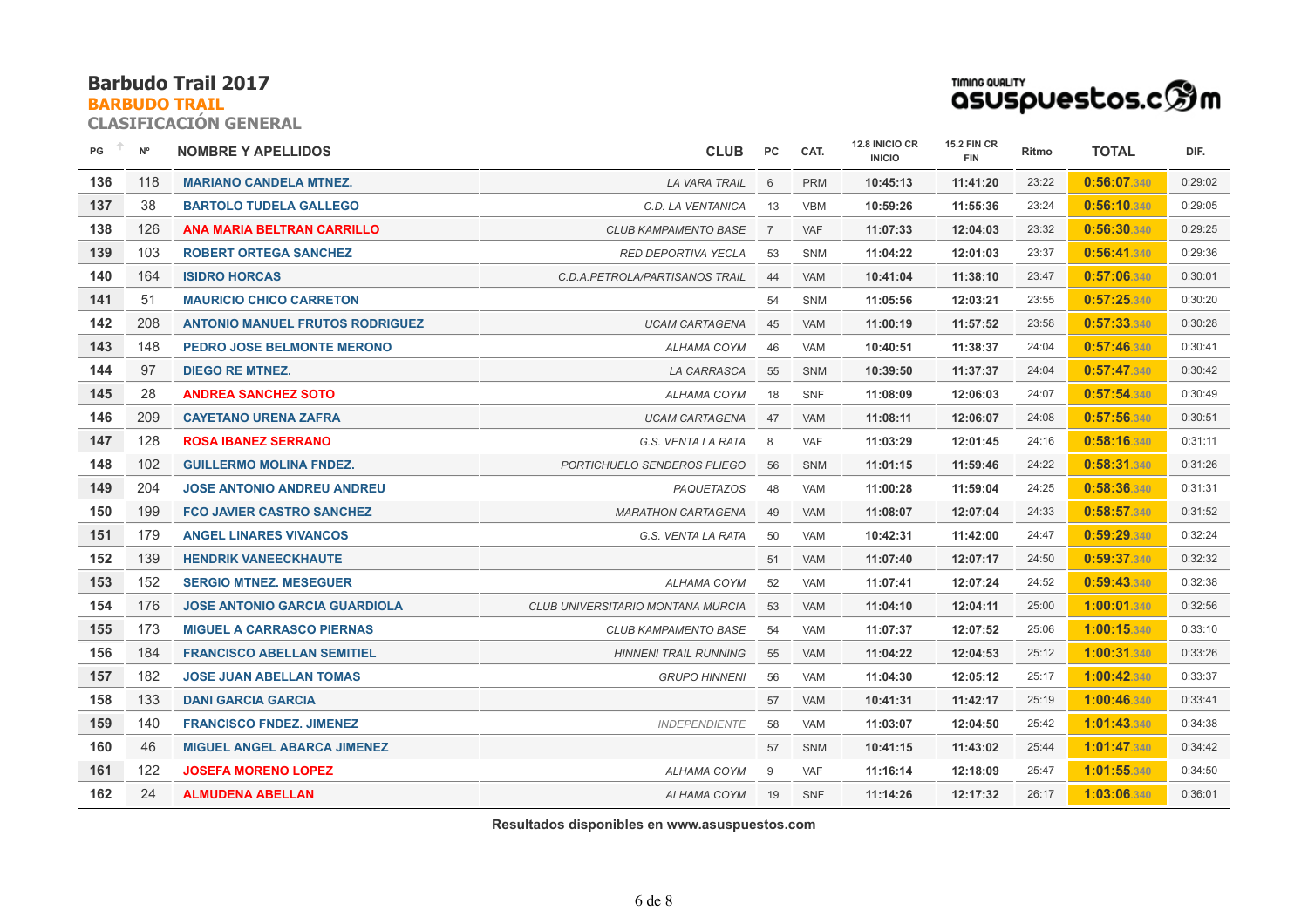## **BARBUDO TRAIL**

**CLASIFICACIÓN GENERAL**

| asuspuestos.c $\mathbin{\widehat{\otimes}}\mathfrak{m}$ |  |
|---------------------------------------------------------|--|

| PG  | $N^{\circ}$ | <b>NOMBRE Y APELLIDOS</b>              | <b>CLUB</b>                    | PC             | CAT.       | 12.8 INICIO CR<br><b>INICIO</b> | <b>15.2 FIN CR</b><br><b>FIN</b> | Ritmo | <b>TOTAL</b>       | DIF.    |
|-----|-------------|----------------------------------------|--------------------------------|----------------|------------|---------------------------------|----------------------------------|-------|--------------------|---------|
| 163 | 25          | <b>ELVIRA GUTIERREZ BERNAL</b>         | ALHAMA COYM                    | 20             | <b>SNF</b> | 11:14:27                        | 12:17:34                         | 26:17 | 1:03:07.340        | 0:36:02 |
| 164 | 181         | <b>FRANCISCO NAVARRO TOMAS</b>         | <b>GREEN POWER SPORTS TEAM</b> | 59             | <b>VAM</b> | 10:45:33                        | 11:49:00                         | 26:26 | 1:03:27.340        | 0:36:22 |
| 165 | 65          | <b>JUAN JOSE GONZALEZ CAYUELA</b>      | ALHAMA COYM                    | 58             | SNM        | 11:14:48                        | 12:18:21                         | 26:28 | 1:03:33.340        | 0:36:28 |
| 166 | 41          | <b>JUAN DE DIOS JIMENEZ MARTIN</b>     | <b>CLUB FALCOTRAIL CEHEGIN</b> | 14             | <b>VBM</b> | 11:13:14                        | 12:17:26                         | 26:45 | 1:04:12.340        | 0:37:07 |
| 167 | 26          | <b>MARIA CRISTINA NAVARRO PAGE</b>     | ALHAMA COYM                    | 21             | <b>SNF</b> | 11:13:36                        | 12:18:19                         | 26:57 | 1:04:43.340        | 0:37:38 |
| 168 | 202         | <b>FRANCISCO JOSE MTNEZ, CERVANTES</b> | <b>NATURARCHENA</b>            | 60             | <b>VAM</b> | 11:08:49                        | 12:13:35                         | 26:59 | <b>1:04:46.340</b> | 0:37:41 |
| 169 | 33          | <b>MARISA CHAN ZHOU</b>                | C.D. GRASSHOPPER               | 22             | SNF        | 11:19:15                        | 12:25:07                         | 27:26 | 1:05:52.340        | 0:38:47 |
| 170 | 211         | <b>ISABEL SORIA GINER</b>              | ALHAMA COYM                    | $\overline{1}$ | <b>VBF</b> | 11:19:20                        | 12:25:30                         | 27:34 | 1:06:10.340        | 0:39:05 |
| 171 | 134         | <b>PEDRO JOSE JIMENEZ ALMAGRO</b>      |                                | 61             | <b>VAM</b> | 11:12:49                        | 12:19:49                         | 27:55 | 1:07:00.340        | 0:39:55 |
| 172 | 123         | <b>PILAR SARRIAS MUNOZ</b>             | <b>ALHAMA COYM</b>             | 10             | <b>VAF</b> | 11:18:01                        | 12:25:04                         | 27:56 | 1:07:03.340        | 0:39:58 |
| 173 | 29          | <b>MARIA DEL PILAR SOTO MUNUERA</b>    | ALHAMA COYM                    | 23             | SNF        | 11:18:01                        | 12:25:24                         | 28:04 | 1:07:23.340        | 0:40:18 |
| 174 | 215         | <b>MATIAS LOPEZ PUERTO</b>             | <b>ALHAMA COYM</b>             | 15             | <b>VBM</b> | 11:23:47                        | 12:31:18                         | 28:07 | 1:07:31.340        | 0:40:26 |
| 175 | 177         | <b>JUAN TOMAS LOPEZ</b>                | <b>CLUBTRIATLONJUMILLA</b>     | 62             | <b>VAM</b> | 10:35:25                        | 11:43:00                         | 28:09 | 1:07:35.340        | 0:40:30 |
| 176 | 180         | <b>ANTONIO JOSE MTNEZ. MTNEZ.</b>      | G.S. VENTA LA RATA             | 63             | <b>VAM</b> | 11:22:31                        | 12:30:27                         | 28:18 | 1:07:56.340        | 0:40:51 |
| 177 | 86          | <b>PASCUAL GIL LOZANO</b>              | <b>HINNENI TRAIL RUNNING</b>   | 59             | <b>SNM</b> | 11:04:21                        | 12:12:22                         | 28:20 | 1:08:01.340        | 0:40:56 |
| 178 | 129         | <b>RAY ROMERO MTNEZ.</b>               | G.S. VENTA LA RATA             | 11             | <b>VAF</b> | 12:00:38                        | 13:08:44                         | 28:22 | 1:08:06.340        | 0:41:01 |
| 179 | 120         | <b>MARIA CANOVAS GARCIA</b>            | <b>ALHAMA COYM</b>             | 12             | VAF        | 12:00:39                        | 13:08:45                         | 28:22 | 1:08:06.340        | 0:41:01 |
| 180 | 151         | <b>FRANCISCO GARCIA VERA</b>           | ALHAMA COYM                    | 64             | <b>VAM</b> | 11:15:26                        | 12:23:38                         | 28:25 | 1:08:12.340        | 0:41:07 |
| 181 | 171         | <b>SALVADOR VALERO GARCIA</b>          | C.A. SAX                       | 65             | <b>VAM</b> | 11:24:28                        | 12:32:55                         | 28:31 | 1:08:27.340        | 0:41:22 |
| 182 | 124         | <b>CATALINA SOTO MUNUERA</b>           | ALHAMA COYM                    | 13             | <b>VAF</b> | 11:22:18                        | 12:31:29                         | 28:49 | 1:09:11.340        | 0:42:06 |
| 183 | 121         | <b>MARIA ISABEL DE LORENZO PEREZ</b>   | ALHAMA COYM                    | 14             | VAF        | 11:22:21                        | 12:33:21                         | 29:35 | 1:11:00.340        | 0:43:55 |
| 184 | 137         | <b>SALVADOR LOPEZ JIMENEZ</b>          |                                | 66             | <b>VAM</b> | 11:20:38                        | 12:32:12                         | 29:49 | 1:11:34.340        | 0:44:29 |
| 185 | 172         | <b>CASIMIRO VALERO GARCIA</b>          | C.A. SAX                       | 67             | <b>VAM</b> | 11:20:48                        | 12:32:49                         | 30:00 | 1:12:01.340        | 0:44:56 |
| 186 | 132         | <b>ENCARNI ROS LOPEZ</b>               | <b>VIRUS TRAIL RUNNING</b>     | 15             | VAF        | 11:22:12                        | 12:35:25                         | 30:30 | 1:13:13.340        | 0:46:08 |
| 187 | 212         | <b>NANCI LILIANA SANCHEZ FARIAS</b>    | <b>KAMPAMENTO BASE</b>         | 2              | <b>VBF</b> | 11:36:05                        | 12:49:59                         | 30:47 | 1:13:54.340        | 0:46:49 |
| 188 | 145         | <b>JUAN CARCELEN PEREZ</b>             | A.C. JUMILLA                   | 68             | <b>VAM</b> | 11:15:30                        | 12:31:07                         | 31:30 | 1:15:37.340        | 0:48:32 |
| 189 | 225         | <b>MARAVILLAS MUNOZ JIMENEZ</b>        | <b>CLUB KAMPAMENTO BASE</b>    | 24             | SNF        | 11:19:27                        | 12:36:10                         | 31:57 | 1:16:43.340        | 0:49:38 |